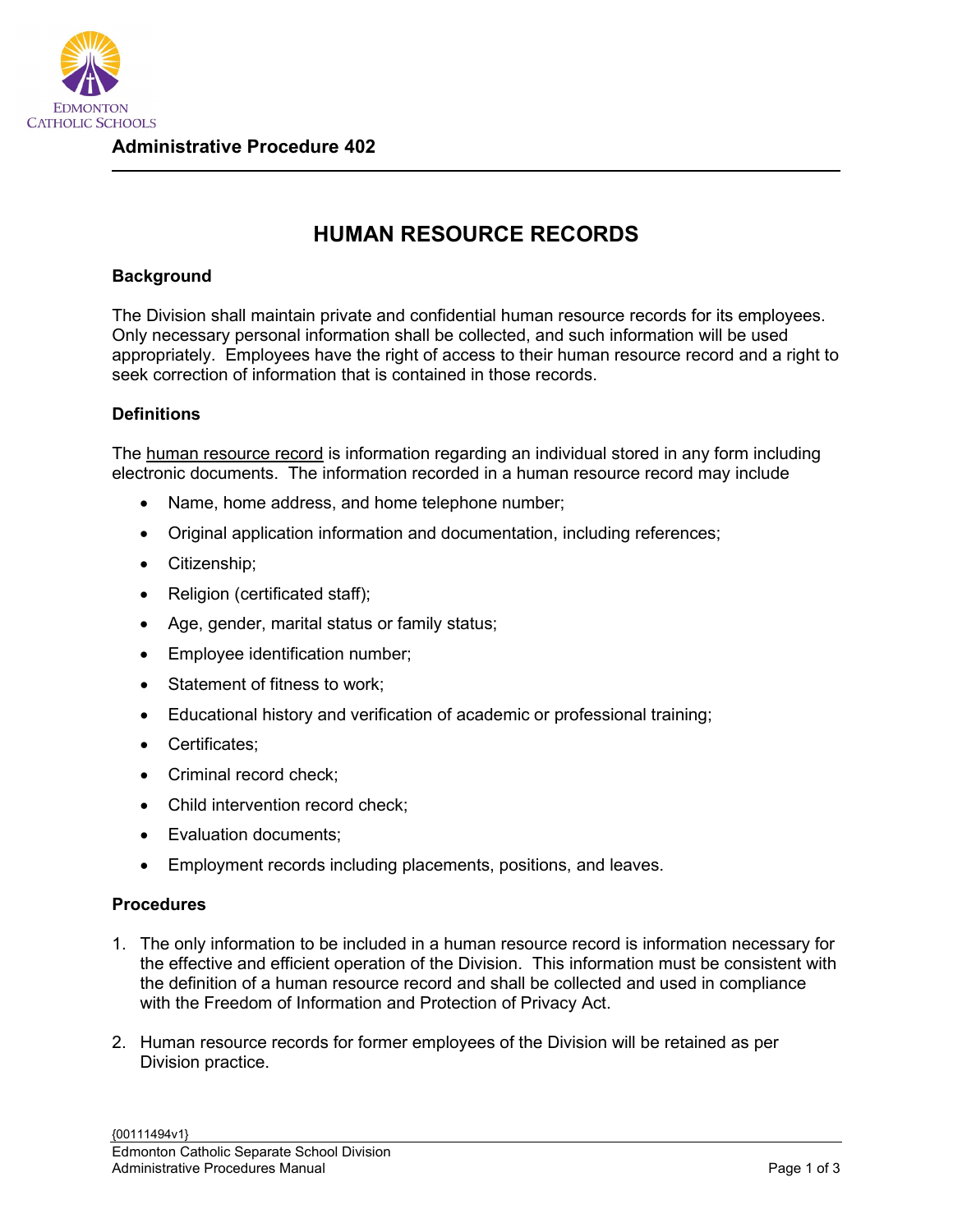

- 3. Electronic files are to be secured. Paper and electronic records that are no longer needed shall be disposed of in a manner that maintains the confidentiality of the information in the records.
- 4. Only appropriate information will be released to authorized third parties.
- 5. Documentation shall be kept tracking the accessing of each human resource record.
- 6. Individual employees shall have access to their records. Appointments to access the records are to be made in advance. Files are to be examined in the presence of designated Human Resource Services personnel.
- 7. Documents may be copied only with the approval of the Superintendent, Human Resource Services.
- 8. Requests for a correction of information in human resource records are to be made in writing to the Superintendent, Human Resource Services who will investigate and determine whether or not the correction is warranted. A record shall be kept of all requests and responses.
- 9. Any request for a change or a change made to the human resource record, i.e. correction or deletion, must be communicated to any third party who has accessed the record during the year prior to the request or change.
- 10. It is the responsibility of the employee to ensure the Superintendent, Human Resource Services is provided with current and correct personal information.
- 11. Access to Files
	- 11.1 All Human Resource Services files shall be handled in accordance with FOIP and this Administrative Procedure.
	- 11.2 Designated Human Resource Services personnel, Payroll staff and identified supervisory staff may access individual files for the purpose of exercising their job duties and must commit to a confidentiality clause as a condition of access.
	- 11.3 Administrative staff who, by the virtue of their assignment, have supervisory responsibility for an individual may access that individual's file.
	- 11.4 Individuals who apply for relocation within the Division and/or apply for promotion opportunities, by virtue of that application, give their permission to the Supervisor of the position applied for, access to their Human Resource Services file.
	- 11.5 In the process of conducting an investigation into conduct which may lead to disciplinary response, the investigating administrator, as appointed by the Division, will have access to any pertinent Human Resource Services file as determined by the facts of the investigation. Notice will be given to the employee whenever such access has been granted.
	- 11.6 The Chief Superintendent shall have unfettered access to any Human Resource Services file of any employee for reasons determined to be in the best interest of the Division and the children it serves.